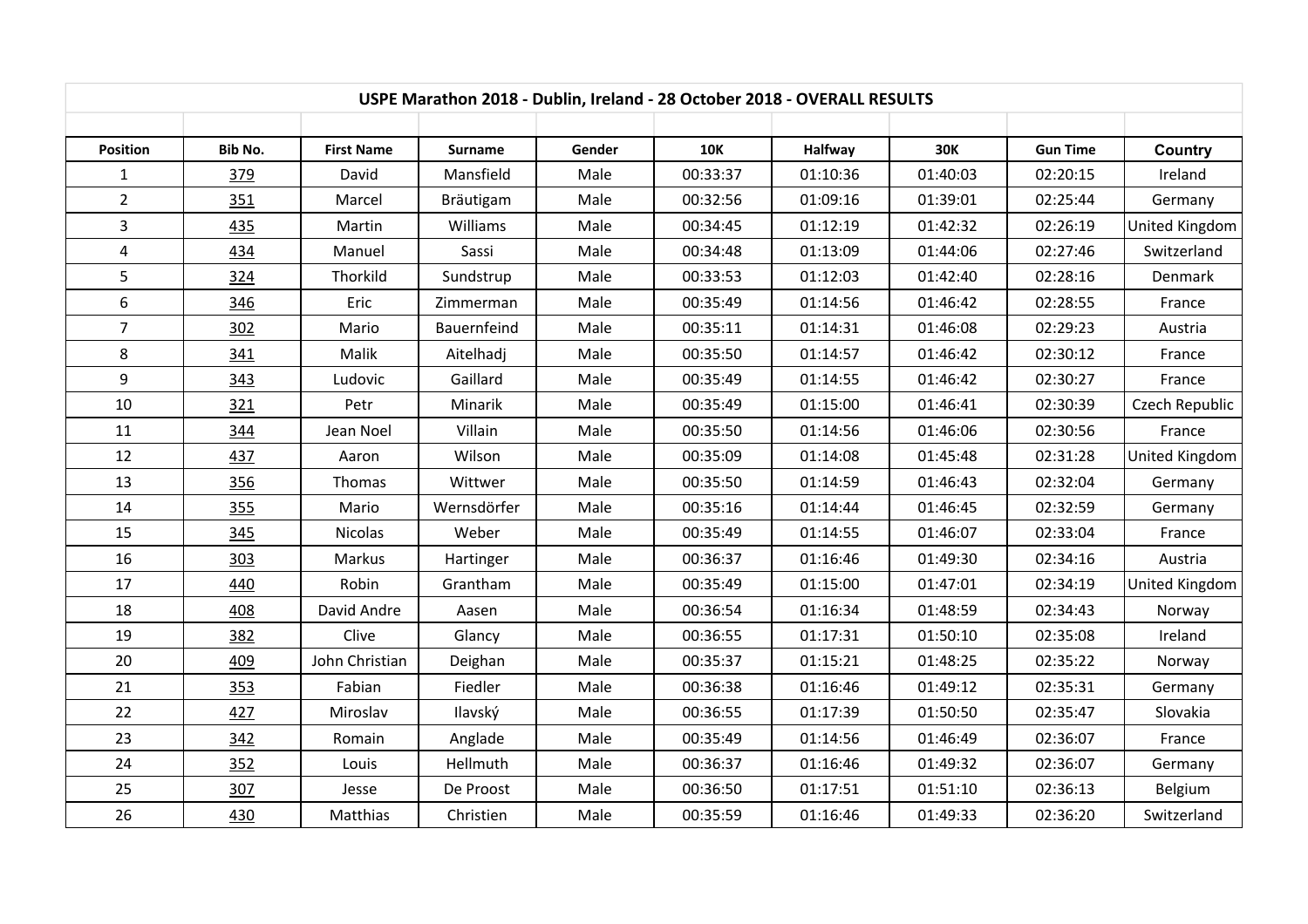| 27 | 319 | Jan               | Blaha        | Male   | 00:36:55 | 01:16:47 | 01:49:01 | 02:36:36 | Czech Republic |
|----|-----|-------------------|--------------|--------|----------|----------|----------|----------|----------------|
| 28 | 381 | Kieran            | Lees         | Male   | 00:36:55 | 01:17:32 | 01:50:11 | 02:37:03 | Ireland        |
| 29 | 407 | Frode             | Stenberg     | Male   | 00:35:14 | 01:14:30 | 01:46:20 | 02:38:04 | Norway         |
| 30 | 306 | Stefan            | Werner       | Male   | 00:37:24 | 01:19:05 | 01:52:29 | 02:39:20 | Austria        |
| 31 | 431 | Pascal            | Berset       | Male   | 00:37:01 | 01:18:29 | 01:51:58 | 02:39:41 | Switzerland    |
| 32 | 433 | Guido             | Heynen       | Male   | 00:37:01 | 01:18:29 | 01:51:58 | 02:39:41 | Switzerland    |
| 33 | 438 | Alexander         | Daniels      | Male   | 00:36:21 | 01:17:29 | 01:51:41 | 02:40:39 | United Kingdom |
| 34 | 301 | Jürgen            | Aigner       | Male   | 00:37:23 | 01:18:56 | 01:52:29 | 02:41:12 | Austria        |
| 35 | 320 | Roman             | Mazurek      | Male   | 00:39:17 | 01:22:35 | 01:56:54 | 02:42:44 | Czech Republic |
| 36 | 304 | Michael           | Höflechner   | Male   | 00:39:05 | 01:21:43 | 01:56:03 | 02:42:58 | Austria        |
| 37 | 436 | Andrew            | Dobby        | Male   | 00:37:57 | 01:19:25 | 01:53:32 | 02:43:07 | United Kingdom |
| 38 | 418 | Konstantin        | Shishov      | Male   | 00:35:47 | 01:15:56 | 01:53:32 | 02:43:37 | Russia         |
| 39 | 383 | David             | Craig        | Male   | 00:38:49 | 01:21:50 | 01:56:29 | 02:43:40 | Ireland        |
| 40 | 326 | Jesper            | Greve        | Male   | 00:38:48 | 01:21:53 | 01:56:18 | 02:44:00 | Denmark        |
| 41 | 329 | Kristian Thygesen | Nerstrøm     | Male   | 00:39:45 | 01:23:29 | 01:57:53 | 02:45:07 | Denmark        |
| 42 | 336 | Alar              | Ridamäe      | Male   | 00:39:09 | 01:22:22 | 01:57:17 | 02:45:30 | Estonia        |
| 43 | 428 | Róbert            | Valícek      | Male   | 00:36:40 | 01:18:03 | 01:52:56 | 02:45:53 | Slovakia       |
| 44 | 442 | Carla             | Swithenbank  | Female | 00:38:05 | 01:20:22 | 01:56:19 | 02:46:13 | United Kingdom |
| 45 | 421 | Yury              | Usachev      | Male   | 00:37:39 | 01:20:13 | 01:55:52 | 02:46:22 | Russia         |
| 46 | 364 | Nikolaos          | Tsidonis     | Male   | 00:40:44 | 01:25:26 | 02:00:20 | 02:47:24 | Greece         |
| 47 | 354 | Andreas           | Hecht        | Male   | 00:36:38 | 01:16:47 | 01:49:36 | 02:47:40 | Germany        |
| 48 | 445 | Jill              | Collett      | Female | 00:40:54 | 01:24:52 | 02:00:12 | 02:47:46 | United Kingdom |
| 49 | 426 | Marek             | Vidlicka     | Male   | 00:37:56 | 01:20:59 | 01:56:25 | 02:47:49 | Slovakia       |
| 50 | 432 | Mike              | Schifferle   | Male   | 00:39:16 | 01:22:17 | 01:58:17 | 02:48:04 | Switzerland    |
| 51 | 323 | Jakub             | Schor        | Male   | 00:38:14 | 01:20:32 | 01:54:42 | 02:48:07 | Czech Republic |
| 52 | 386 | Manuel            | Bonardi      | Male   | 00:39:32 | 01:22:16 | 01:57:17 | 02:48:15 | Italy          |
| 53 | 327 | Claus Bæk         | Andrés       | Male   | 00:39:43 | 01:23:46 | 01:59:29 | 02:49:22 | Denmark        |
| 54 | 308 | Koen              | Verdoodt     | Male   | 00:39:44 | 01:23:29 | 01:58:15 | 02:51:22 | Belgium        |
| 55 | 400 | Simon             | Beemsterboer | Male   | 00:39:32 | 01:22:34 | 01:57:50 | 02:51:27 | Netherlands    |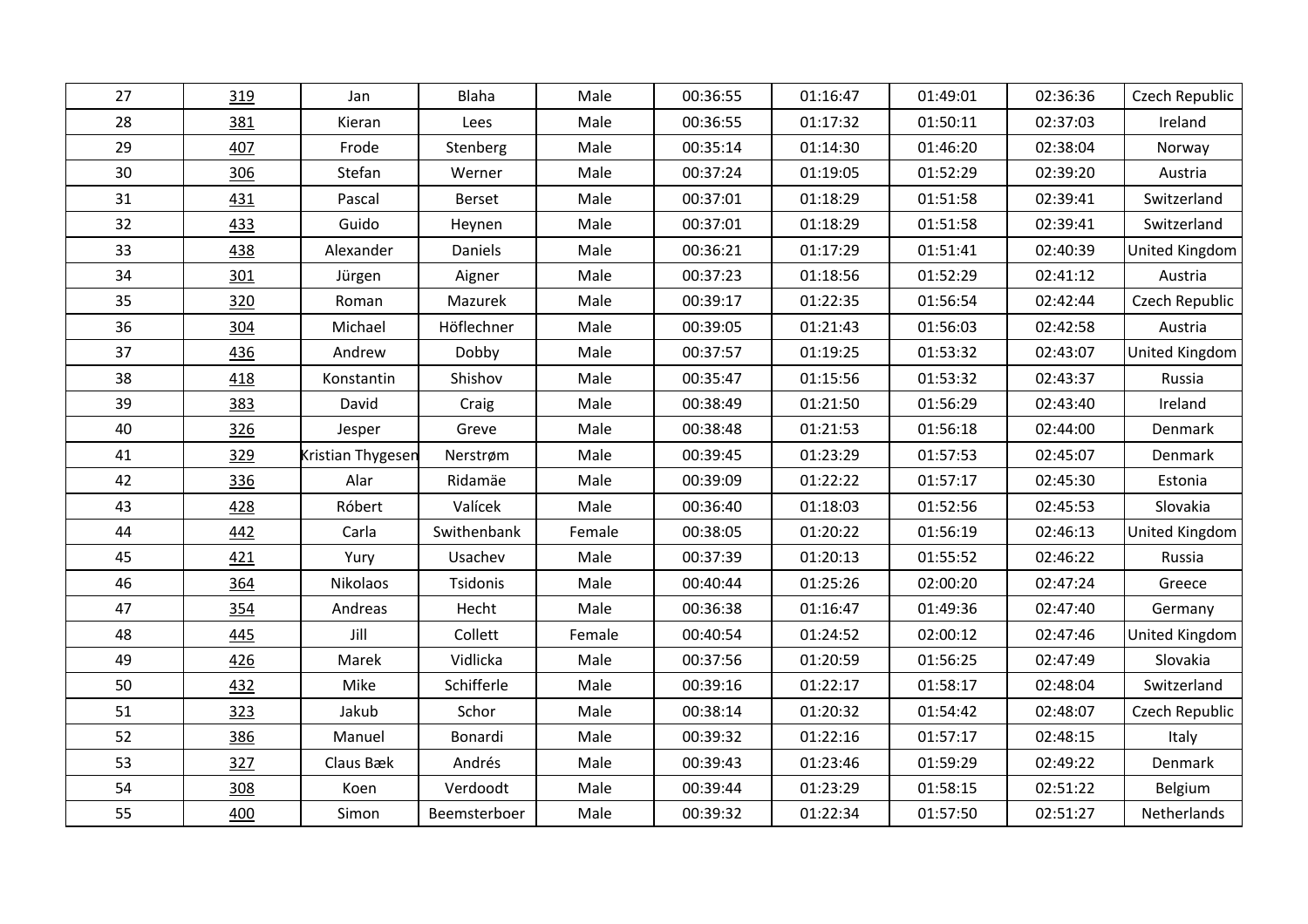| 56 | 413 | Iuliu-Victor         | Grec       | Male   | 00:39:16 | 01:22:56 | 01:58:58 | 02:51:44 | Romania        |
|----|-----|----------------------|------------|--------|----------|----------|----------|----------|----------------|
| 57 | 339 | Kaisa                | Kukk       | Female | 00:41:06 | 01:26:41 | 02:02:58 | 02:51:45 | Estonia        |
| 58 | 443 | Lyndsey              | Eastman    | Female | 00:40:02 | 01:23:58 | 02:00:16 | 02:51:59 | United Kingdom |
| 59 | 322 | Vlastimil            | Kacir      | Male   | 00:38:04 | 01:20:31 | 01:56:25 | 02:52:14 | Czech Republic |
| 60 | 325 | Diego Armando        | Ayoubi     | Male   | 00:40:02 | 01:23:35 | 01:59:25 | 02:52:26 | Denmark        |
| 61 | 310 | <b>Nick</b>          | Smans      | Male   | 00:41:00 | 01:26:44 | 02:03:03 | 02:52:38 | Belgium        |
| 62 | 362 | Rike                 | Westermann | Female | 00:40:39 | 01:26:08 | 02:02:36 | 02:53:51 | Germany        |
| 63 | 335 | Lauri                | Loodsalu   | Male   | 00:41:05 | 01:26:39 | 02:02:58 | 02:53:56 | Estonia        |
| 64 | 391 | Simona               | Santini    | Female | 00:42:04 | 01:27:55 | 02:04:38 | 02:55:38 | Italy          |
| 65 | 305 | Markus               | Poll       | Male   | 00:41:33 | 01:27:38 | 02:04:33 | 02:55:42 | Austria        |
| 66 | 309 | David                | Stevens    | Male   | 00:39:44 | 01:23:23 | 02:00:13 | 02:56:15 | Belgium        |
| 67 | 420 | Sergei               | Semenov    | Male   | 00:36:04 | 01:16:04 | 01:50:47 | 02:56:28 | Russia         |
| 68 | 368 | Stefanos             | Lioulios   | Male   | 00:42:23 | 01:27:49 | 02:04:30 | 02:56:29 | Greece         |
| 69 | 410 | Bernt                | Mushom     | Male   | 00:40:53 | 01:26:46 | 02:04:08 | 02:56:43 | Norway         |
| 70 | 338 | Steven               | Rehelem    | Male   | 00:42:29 | 01:29:06 | 02:06:45 | 02:57:46 | Estonia        |
| 71 | 357 | Carina               | Fierek     | Female | 00:41:46 | 01:27:56 | 02:05:29 | 02:57:50 | Germany        |
| 72 | 347 | Julie                | Bernard    | Female | 00:42:25 | 01:29:23 | 02:07:11 | 02:58:09 | France         |
| 73 | 415 | Petru-Daniel         | Scrob      | Male   | 00:39:30 | 01:24:12 | 02:03:00 | 02:58:17 | Romania        |
| 74 | 311 | Nicolas              | lachini    | Male   | 00:39:44 | 01:23:39 | 02:00:52 | 02:58:22 | Belgium        |
| 75 | 402 | René                 | Reimerink  | Male   | 00:41:52 | 01:27:44 | 02:04:26 | 02:58:31 | Netherlands    |
| 76 | 439 | Simon                | Newton     | Male   | 00:38:32 | 01:24:29 | 02:04:27 | 02:58:43 | United Kingdom |
| 77 | 425 | Ján                  | Holiga     | Male   | 00:39:54 | 01:23:48 | 02:00:41 | 02:59:00 | Slovakia       |
| 78 | 444 | Katherine            | Cousins    | Female | 00:41:43 | 01:28:04 | 02:05:23 | 02:59:01 | United Kingdom |
| 79 | 328 | <b>Martin Preisz</b> | Gravesen   | Male   | 00:40:02 | 01:24:55 | 02:02:27 | 02:59:03 | Denmark        |
| 80 | 366 | Andreas              | Ntamkas    | Male   | 00:42:23 | 01:28:32 | 02:05:39 | 02:59:31 | Greece         |
| 81 | 396 | Yves                 | Marson     | Male   | 00:42:25 | 01:29:04 | 02:06:42 | 02:59:36 | Luxembourg     |
| 82 | 367 | Michail              | Toros      | Male   | 00:42:32 | 01:29:14 | 02:06:57 | 02:59:41 | Greece         |
| 83 | 390 | Roberto              | Defendenti | Male   | 00:43:25 | 01:30:44 | 02:08:46 | 02:59:53 | Italy          |
| 84 | 401 | Martijn              | Croon      | Male   | 00:41:03 | 01:26:08 | 02:02:34 | 02:59:54 | Netherlands    |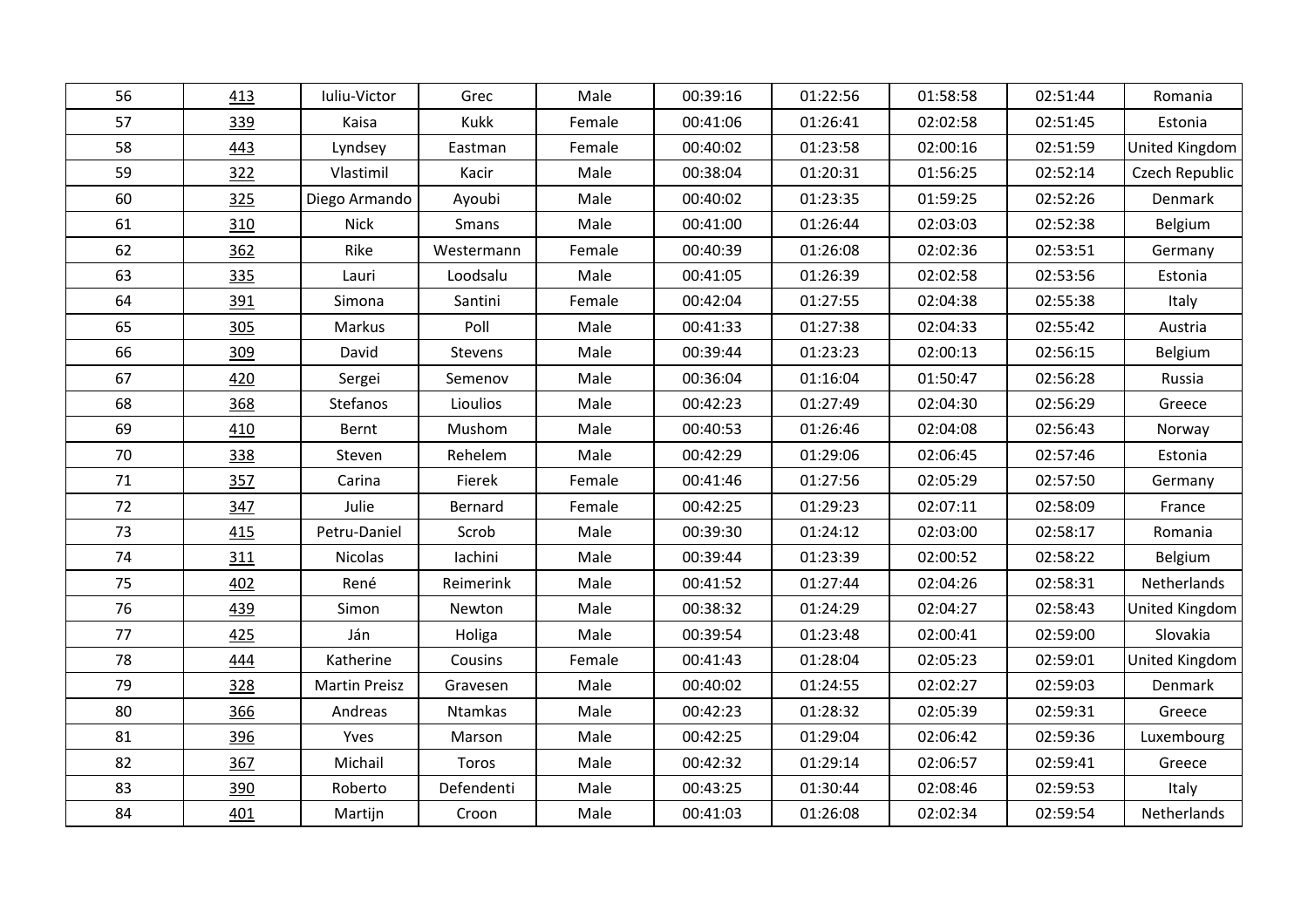| 85  | 388 | Moreno            | Musetti          | Male   | 00:40:46 | 01:26:10 | 02:03:24 | 03:00:38 | Italy          |
|-----|-----|-------------------|------------------|--------|----------|----------|----------|----------|----------------|
| 86  | 358 | Lisa              | Mehl             | Female | 00:41:19 | 01:27:46 | 02:06:34 | 03:02:05 | Germany        |
| 87  | 360 | Eva               | Scheu            | Female | 00:41:51 | 01:28:01 | 02:07:11 | 03:02:29 | Germany        |
| 88  | 403 | Jarno             | <b>Boomgaars</b> | Male   | 00:41:52 | 01:27:44 | 02:05:55 | 03:04:27 | Netherlands    |
| 89  | 318 | Pavel             | Rusnak           | Male   | 00:40:47 | 01:26:32 | 02:05:33 | 03:04:39 | Czech Republic |
| 90  | 365 | Petros            | Minas            | Male   | 00:45:10 | 01:33:35 | 02:12:37 | 03:05:26 | Greece         |
| 91  | 375 | <b>Birgir Mar</b> | Vigfusson        | Male   | 00:42:38 | 01:29:55 | 02:09:23 | 03:06:18 | Iceland        |
| 92  | 348 | Patriciaecilia    | Geppier          | Female | 00:42:30 | 01:30:02 | 02:09:31 | 03:06:19 | France         |
| 93  | 417 | Valeriy           | Chumakov         | Male   | 00:42:38 | 01:29:18 | 02:06:55 | 03:07:28 | Russia         |
| 94  | 404 | Jacqueline        | Rustidge         | Female | 00:43:53 | 01:33:47 | 02:14:19 | 03:08:51 | Netherlands    |
| 95  | 385 | Alessio           | Ranfagni         | Male   | 00:40:42 | 01:25:23 | 02:00:58 | 03:08:52 | Italy          |
| 96  | 414 | Andrei            | Cucolea          | Male   | 00:40:12 | 01:26:48 | 02:07:44 | 03:09:17 | Romania        |
| 97  | 370 | Antal             | Solymosi         | Male   | 00:41:37 | 01:28:20 | 02:08:19 | 03:10:04 | Hungary        |
| 98  | 384 | Louise            | Long             | Female | 00:44:31 | 01:33:46 | 02:14:01 | 03:11:05 | Ireland        |
| 99  | 399 | Erik              | <b>Dambrink</b>  | Male   | 00:42:00 | 01:27:51 | 02:07:06 | 03:11:29 | Netherlands    |
| 100 | 389 | Giovanni          | Laiso            | Male   | 00:41:55 | 01:29:12 | 02:10:48 | 03:12:00 | Italy          |
| 101 | 371 | <b>Balazs</b>     | File             | Male   | 00:43:05 | 01:30:26 | 02:11:07 | 03:12:58 | Hungary        |
| 102 | 398 | Menno             | Van Bruggen      | Male   | 00:40:11 | 01:27:03 | 02:09:40 | 03:13:47 | Netherlands    |
| 103 | 406 | Eline             | Vollenbroek      | Female | 00:46:26 | 01:36:44 | 02:16:53 | 03:14:01 | Netherlands    |
| 104 | 314 | Panikos           | Modestou         | Male   | 00:47:00 | 01:38:12 | 02:18:25 | 03:14:13 | Cyprus         |
| 105 | 315 | Theodoros         | Sofokleous       | Male   | 00:46:59 | 01:38:12 | 02:18:24 | 03:14:40 | Cyprus         |
| 106 | 369 | Imre              | Szabo            | Male   | 00:40:24 | 01:27:03 | 02:10:34 | 03:15:36 | Hungary        |
| 107 | 312 | Ben               | Benhaddou        | Male   | 00:45:46 | 01:36:07 | 02:17:03 | 03:15:53 | Belgium        |
| 108 | 331 | Carina            | Jessen           | Female | 00:47:43 | 01:39:14 | 02:20:19 | 03:16:02 | Denmark        |
| 109 | 333 | Lisa Skov         | Nielsen          | Female | 00:46:29 | 01:37:50 | 02:18:46 | 03:18:02 | Denmark        |
| 110 | 363 | Ioannis           | Domanos          | Male   | 00:46:36 | 01:38:23 | 02:20:23 | 03:18:33 | Greece         |
| 111 | 337 | Marek             | Luts             | Male   | 00:43:28 | 01:31:52 | 02:13:31 | 03:18:44 | Estonia        |
| 112 | 334 | Nanna Krogh       | Vestergaard      | Female | 00:46:03 | 01:38:30 | 02:21:56 | 03:20:24 | Denmark        |
| 113 | 332 | Louise Pernille   | Christensen      | Female | 00:46:29 | 01:38:13 | 02:20:09 | 03:20:56 | Denmark        |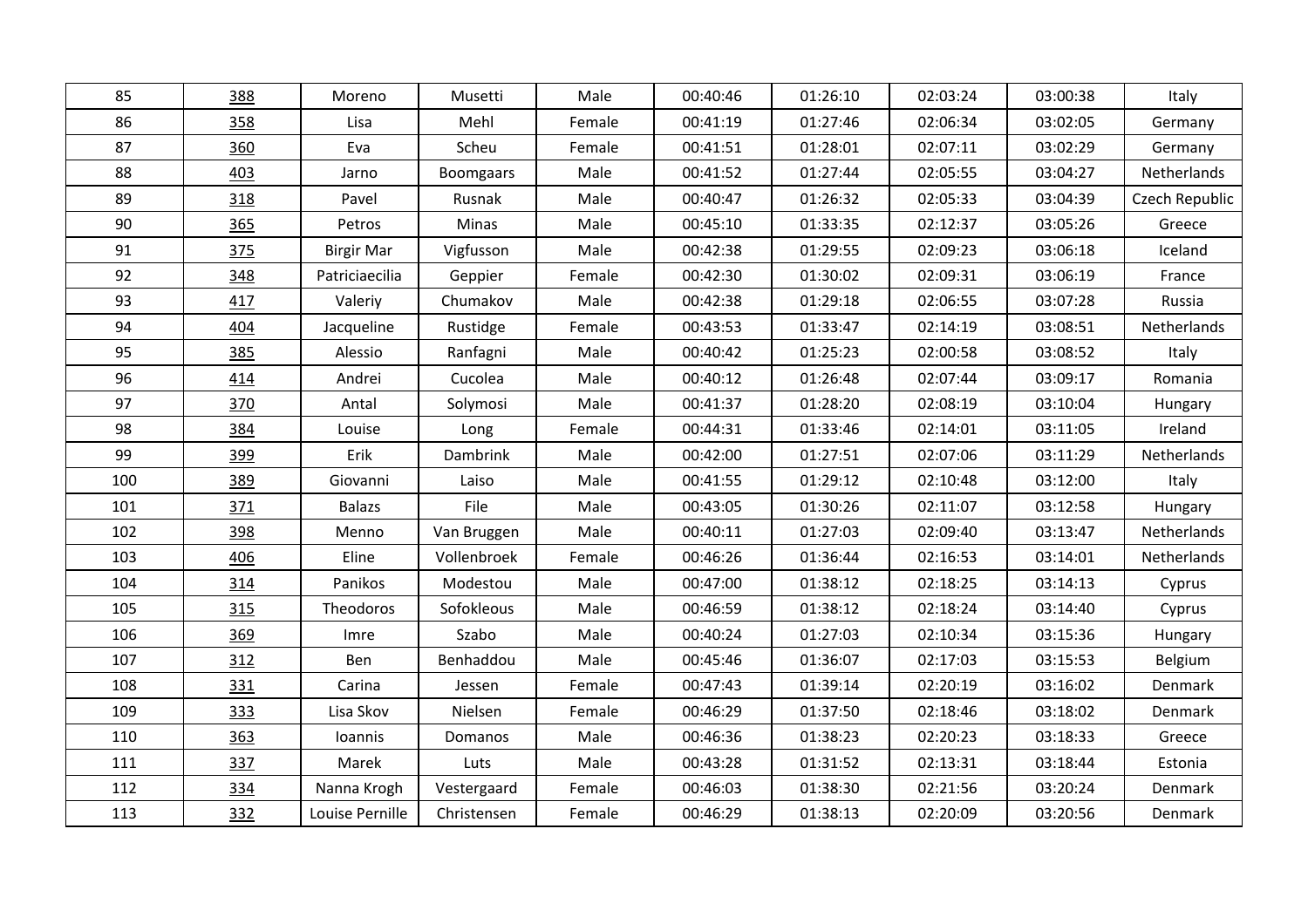| 114 | 330 | Pernille     | Radsted        | Female | 00:48:07 | 01:40:31 | 02:22:24 | 03:20:59 | <b>Denmark</b> |
|-----|-----|--------------|----------------|--------|----------|----------|----------|----------|----------------|
| 115 | 340 | Kerttu       | Kaasik         | Female | 00:46:32 | 01:38:26 | 02:21:38 | 03:21:36 | Estonia        |
| 116 | 361 | Nina         | Keul           | Female | 00:43:13 | 01:32:23 | 02:15:36 | 03:21:59 | Germany        |
| 117 | 424 | Oksana       | Yakovleva      | Female | 00:48:46 | 01:41:23 | 02:24:02 | 03:22:28 | Russia         |
| 118 | 394 | Florent      | Goniva         | Male   | 00:48:45 | 01:41:55 | 02:25:11 | 03:24:07 | Luxembourg     |
| 119 | 350 | Nilufer      | Teke           | Female | 00:42:53 | 01:31:33 | 02:15:05 | 03:24:09 | France         |
| 120 | 372 | Csilla       | Franko         | Female | 00:50:20 | 01:45:52 | 02:29:34 | 03:28:24 | Hungary        |
| 121 | 374 | Eva          | Gyebnar        | Female | 00:47:54 | 01:41:25 | 02:27:34 | 03:30:46 | Hungary        |
| 122 | 373 | Fruzina      | Dr.Elek-Belus  | Female | 00:48:13 | 01:42:16 | 02:27:30 | 03:30:47 | Hungary        |
| 123 | 317 | Christina    | Hioti          | Female | 00:50:58 | 01:48:04 | 02:32:44 | 03:33:43 | Cyprus         |
| 124 | 397 | Patrick      | Wintersdorff   | Male   | 00:52:58 | 01:49:37 | 02:33:56 | 03:35:24 | Luxembourg     |
| 125 | 405 | Marjan       | De Ruiter-Abma | Female | 00:48:32 | 01:42:35 | 02:27:11 | 03:35:31 | Netherlands    |
| 126 | 393 | Jacques      | Beaume         | Male   | 00:50:00 | 01:46:00 | 02:31:16 | 03:36:51 | Luxembourg     |
| 127 | 392 | Anna         | Raule          | Female | 00:53:19 | 01:51:38 | 02:37:50 | 03:41:36 | Italy          |
| 128 | 316 | Michail      | Michail        | Male   | 00:50:57 | 01:48:03 | 02:33:09 | 03:41:55 | Cyprus         |
| 129 | 395 | Jérôme       | Jaeger         | Male   | 00:48:32 | 01:41:06 | 02:28:44 | 03:41:55 | Luxembourg     |
| 130 | 376 | Samuel A.W.  | Olafsson       | Male   | 00:48:56 | 01:42:40 | 02:28:58 | 03:46:43 | Iceland        |
| 131 | 412 | Danut        | Cernat         | Male   | 00:49:39 | 01:52:22 | 02:44:44 | 03:56:09 | Romania        |
| 132 | 377 | Ingiborj     | Peturdotir     | Female | 00:57:30 | 02:00:55 | 02:53:41 | 04:08:29 | Iceland        |
| 133 | 313 | Leonidou     | Leonidas       | Male   | 00:50:58 | 01:48:10 | 02:41:44 | 04:18:15 | Cyprus         |
| 134 | 378 | Hildur Sunna | Palmadottir    | Female | 00:58:59 | 02:04:08 | 03:00:53 | 04:21:17 | Iceland        |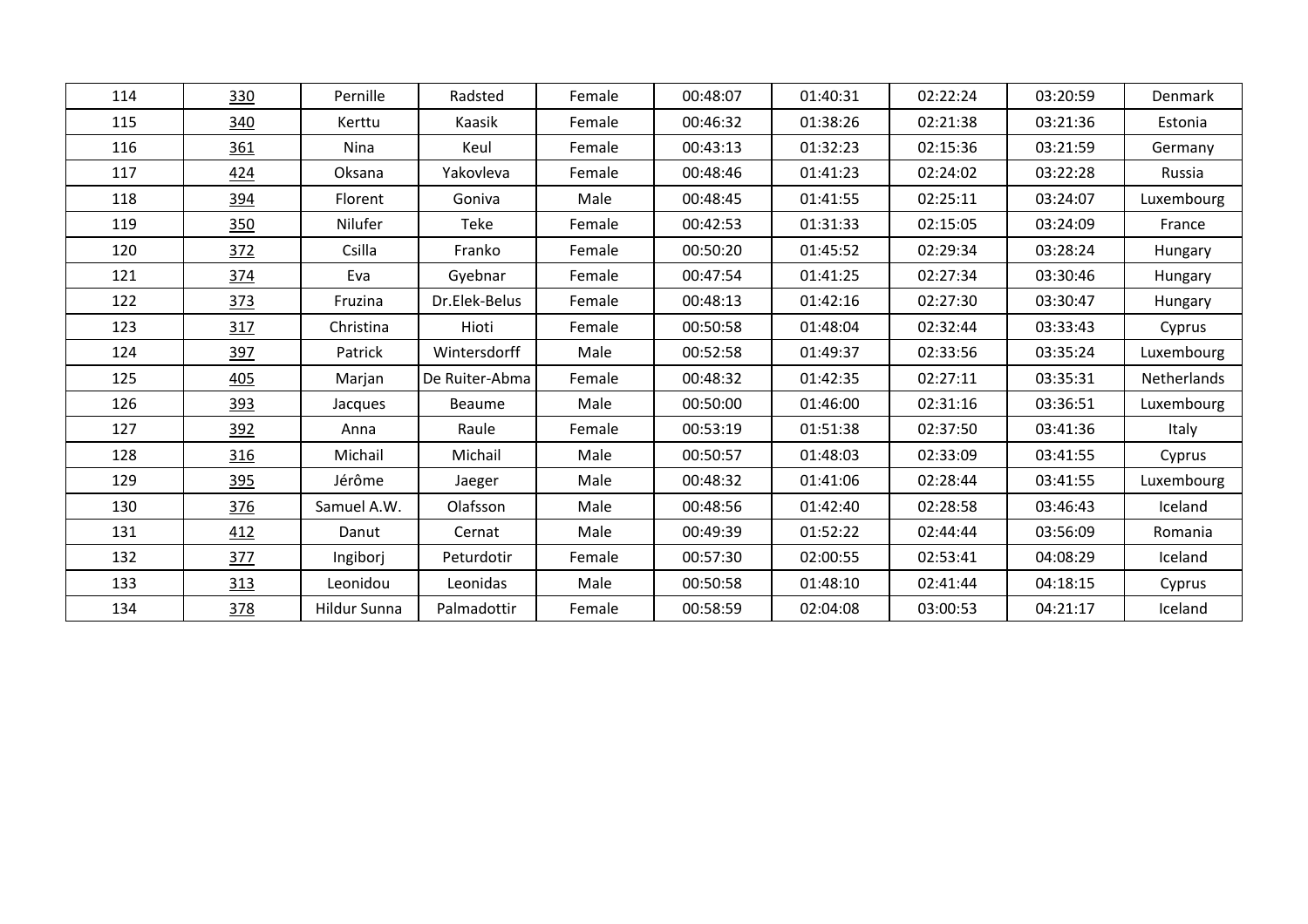| USPE Marathon 2018 - Dublin, Ireland - 28 October 2018 - MALE TEAM RESULTS |                                  |                   |  |  |  |  |  |  |
|----------------------------------------------------------------------------|----------------------------------|-------------------|--|--|--|--|--|--|
|                                                                            |                                  |                   |  |  |  |  |  |  |
|                                                                            | 4 Men to Score - CUMULATIVE TIME |                   |  |  |  |  |  |  |
|                                                                            |                                  |                   |  |  |  |  |  |  |
| <b>Position</b>                                                            | Country                          | <b>Total Time</b> |  |  |  |  |  |  |
| $\mathbf{1}$                                                               | <b>FRANCE</b>                    | 10:00:30          |  |  |  |  |  |  |
| 2                                                                          | <b>GERMANY</b>                   | 10:06:18          |  |  |  |  |  |  |
| 3                                                                          | <b>UNITED KINGDOM</b>            | 10:12:45          |  |  |  |  |  |  |
| 4                                                                          | <b>IRELAND</b>                   | 10:16:06          |  |  |  |  |  |  |
| 5                                                                          | SWITZERLAND                      | 10:23:28          |  |  |  |  |  |  |
| 6                                                                          | <b>AUSTRIA</b>                   | 10:24:11          |  |  |  |  |  |  |
| 7                                                                          | <b>CZECH REPUBLIC</b>            | 10:38:06          |  |  |  |  |  |  |
| 8                                                                          | <b>NORWAY</b>                    | 10:44:52          |  |  |  |  |  |  |
| 9                                                                          | <b>DENMARK</b>                   | 10:46:45          |  |  |  |  |  |  |
| 10                                                                         | <b>SLOVAKIA</b>                  | 11:08:29          |  |  |  |  |  |  |
| 11                                                                         | <b>BELGIUM</b>                   | 11:16:28          |  |  |  |  |  |  |
| 12                                                                         | <b>RUSSIA</b>                    | 11:33:55          |  |  |  |  |  |  |
| 13                                                                         | <b>GREECE</b>                    | 11:43:05          |  |  |  |  |  |  |
| 14                                                                         | THE NETHERLANDS                  | 11:54:19          |  |  |  |  |  |  |
| 15                                                                         | <b>ESTONIA</b>                   | 11:55:56          |  |  |  |  |  |  |
| 16                                                                         | <b>ITALY</b>                     | 11:57:38          |  |  |  |  |  |  |
| 17                                                                         | <b>ROMANIA</b>                   | 12:55:27          |  |  |  |  |  |  |
| 18                                                                         | <b>CYPRUS</b>                    | 13:29:06          |  |  |  |  |  |  |
| 19                                                                         | <b>LUXEMBOURG</b>                | 13:42:29          |  |  |  |  |  |  |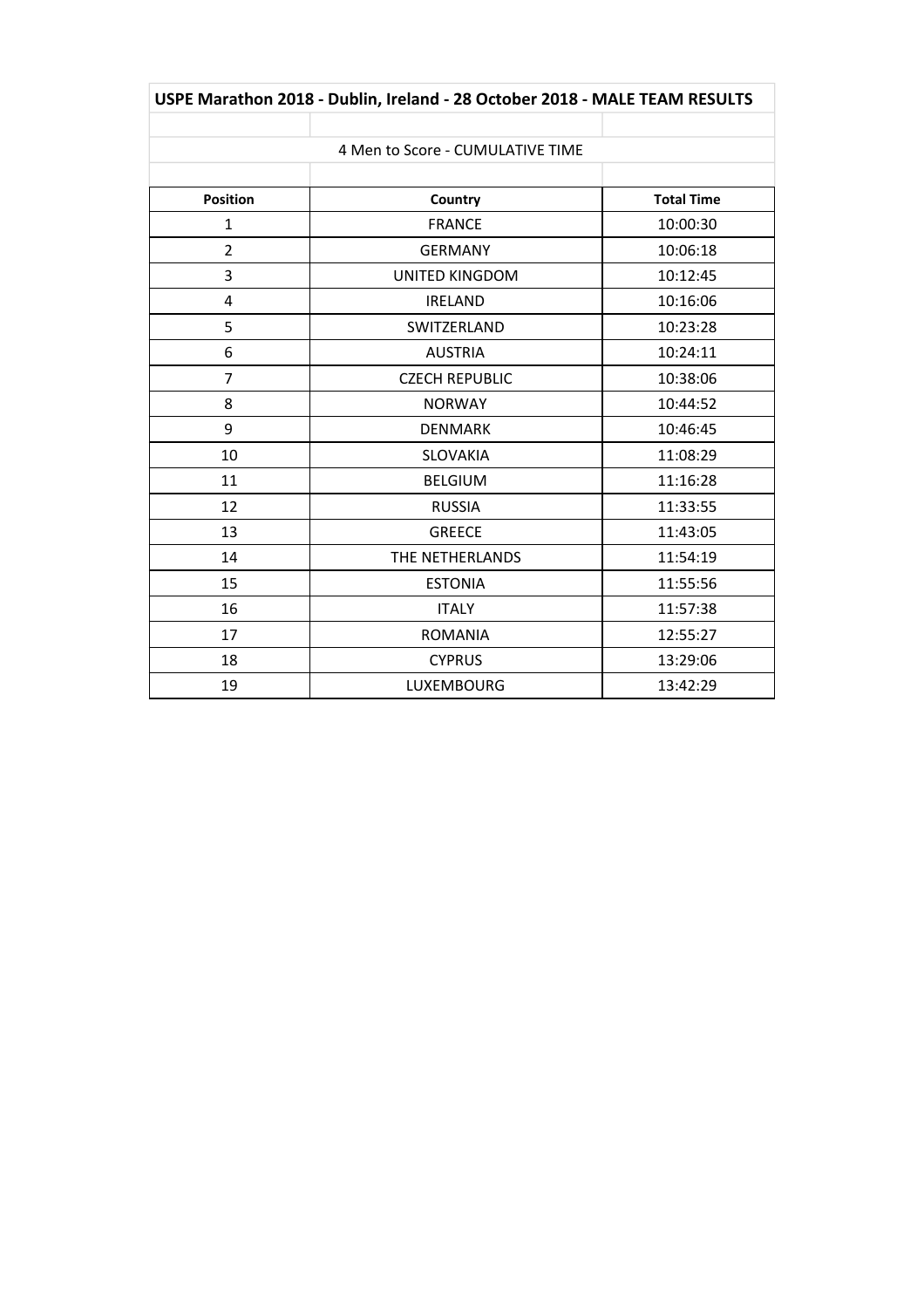| USPE Marathon 2018 - Dublin, Ireland - 28 October 2018 - MALE RESULTS |            |                   |             |        |            |          |            |                 |                |  |
|-----------------------------------------------------------------------|------------|-------------------|-------------|--------|------------|----------|------------|-----------------|----------------|--|
| Position                                                              | Bib No.    | <b>First Name</b> | Surname     | Gender | <b>10K</b> | Halfway  | <b>30K</b> | <b>Gun Time</b> | Country        |  |
| 1                                                                     | 379        | David             | Mansfield   | Male   | 00:33:37   | 01:10:36 | 01:40:03   | 02:20:15        | Ireland        |  |
| $\overline{2}$                                                        | 351        | Marcel            | Bräutigam   | Male   | 00:32:56   | 01:09:16 | 01:39:01   | 02:25:44        | Germany        |  |
| $\overline{3}$                                                        | 435        | Martin            | Williams    | Male   | 00:34:45   | 01:12:19 | 01:42:32   | 02:26:19        | United Kingdom |  |
| $\overline{4}$                                                        | 434        | Manuel            | Sassi       | Male   | 00:34:48   | 01:13:09 | 01:44:06   | 02:27:46        | Switzerland    |  |
| 5                                                                     | 324        | Thorkild          | Sundstrup   | Male   | 00:33:53   | 01:12:03 | 01:42:40   | 02:28:16        | Denmark        |  |
| $6\,$                                                                 | 346        | Eric              | Zimmerman   | Male   | 00:35:49   | 01:14:56 | 01:46:42   | 02:28:55        | France         |  |
| $\overline{7}$                                                        | 302        | Mario             | Bauernfeind | Male   | 00:35:11   | 01:14:31 | 01:46:08   | 02:29:23        | Austria        |  |
| 8                                                                     | 341        | Malik             | Aitelhadj   | Male   | 00:35:50   | 01:14:57 | 01:46:42   | 02:30:12        | France         |  |
| 9                                                                     | 343        | Ludovic           | Gaillard    | Male   | 00:35:49   | 01:14:55 | 01:46:42   | 02:30:27        | France         |  |
| 10                                                                    | 321        | Petr              | Minarik     | Male   | 00:35:49   | 01:15:00 | 01:46:41   | 02:30:39        | Czech Republic |  |
| 11                                                                    | 344        | Jean Noel         | Villain     | Male   | 00:35:50   | 01:14:56 | 01:46:06   | 02:30:56        | France         |  |
| 12                                                                    | <b>437</b> | Aaron             | Wilson      | Male   | 00:35:09   | 01:14:08 | 01:45:48   | 02:31:28        | United Kingdom |  |
| 13                                                                    | 356        | Thomas            | Wittwer     | Male   | 00:35:50   | 01:14:59 | 01:46:43   | 02:32:04        | Germany        |  |
| 14                                                                    | 355        | Mario             | Wernsdörfer | Male   | 00:35:16   | 01:14:44 | 01:46:45   | 02:32:59        | Germany        |  |
| 15                                                                    | 345        | <b>Nicolas</b>    | Weber       | Male   | 00:35:49   | 01:14:55 | 01:46:07   | 02:33:04        | France         |  |
| 16                                                                    | 303        | Markus            | Hartinger   | Male   | 00:36:37   | 01:16:46 | 01:49:30   | 02:34:16        | Austria        |  |
| 17                                                                    | 440        | Robin             | Grantham    | Male   | 00:35:49   | 01:15:00 | 01:47:01   | 02:34:19        | United Kingdom |  |
| 18                                                                    | 408        | David Andre       | Aasen       | Male   | 00:36:54   | 01:16:34 | 01:48:59   | 02:34:43        | Norway         |  |
| 19                                                                    | 382        | Clive             | Glancy      | Male   | 00:36:55   | 01:17:31 | 01:50:10   | 02:35:08        | Ireland        |  |
| 20                                                                    | 409        | John Christian    | Deighan     | Male   | 00:35:37   | 01:15:21 | 01:48:25   | 02:35:22        | Norway         |  |
| 21                                                                    | 353        | Fabian            | Fiedler     | Male   | 00:36:38   | 01:16:46 | 01:49:12   | 02:35:31        | Germany        |  |
| 22                                                                    | <b>427</b> | Miroslav          | Ilavský     | Male   | 00:36:55   | 01:17:39 | 01:50:50   | 02:35:47        | Slovakia       |  |
| 23                                                                    | 342        | Romain            | Anglade     | Male   | 00:35:49   | 01:14:56 | 01:46:49   | 02:36:07        | France         |  |
| 24                                                                    | 352        | Louis             | Hellmuth    | Male   | 00:36:37   | 01:16:46 | 01:49:32   | 02:36:07        | Germany        |  |
| 25                                                                    | 307        | Jesse             | De Proost   | Male   | 00:36:50   | 01:17:51 | 01:51:10   | 02:36:13        | Belgium        |  |
| 26                                                                    | 430        | Matthias          | Christien   | Male   | 00:35:59   | 01:16:46 | 01:49:33   | 02:36:20        | Switzerland    |  |
| 27                                                                    | 319        | Jan               | Blaha       | Male   | 00:36:55   | 01:16:47 | 01:49:01   | 02:36:36        | Czech Republic |  |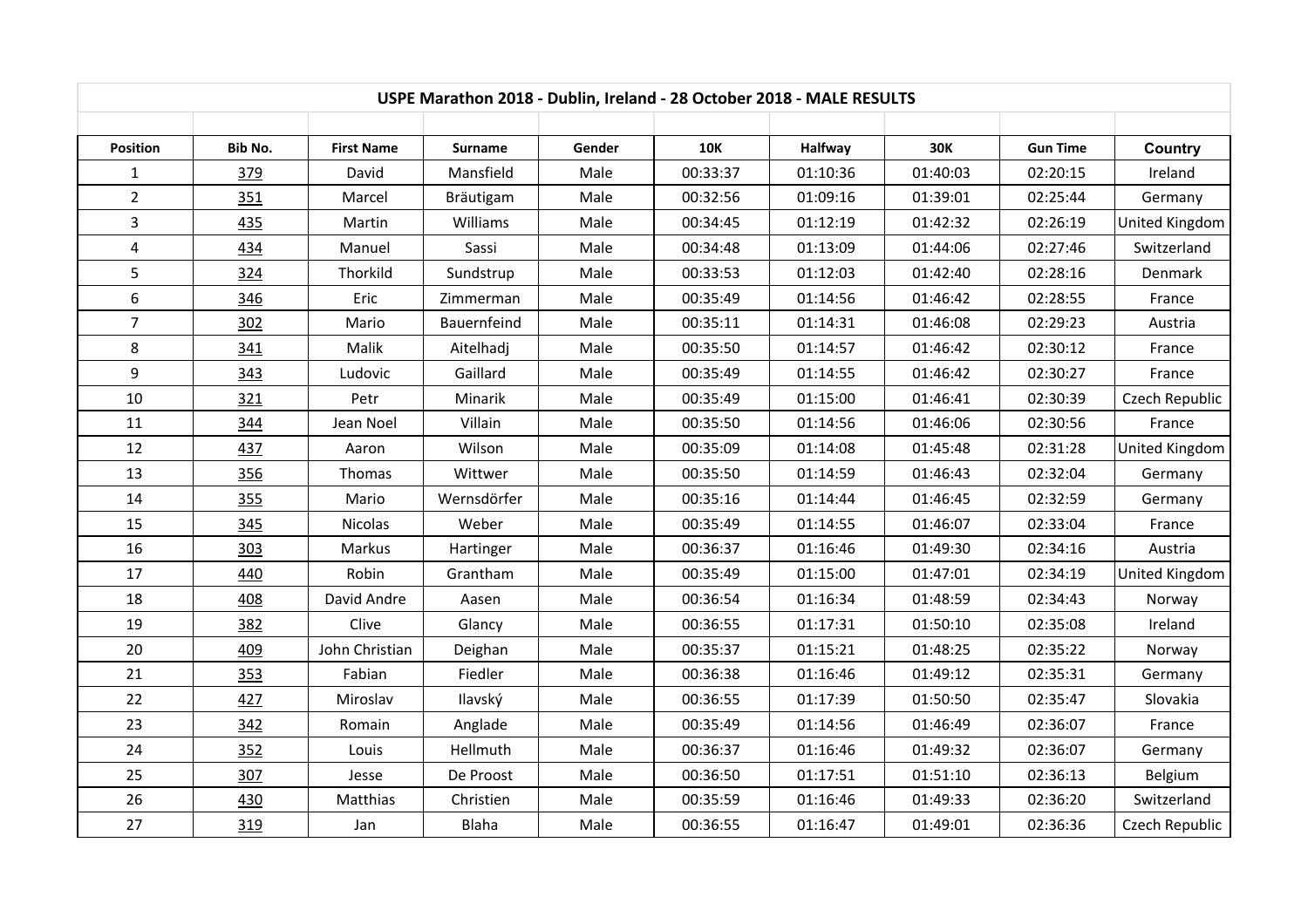| 28 | 381        | Kieran            | Lees         | Male | 00:36:55 | 01:17:32 | 01:50:11 | 02:37:03 | Ireland               |
|----|------------|-------------------|--------------|------|----------|----------|----------|----------|-----------------------|
|    |            |                   |              |      |          |          |          |          |                       |
| 29 | 407        | Frode             | Stenberg     | Male | 00:35:14 | 01:14:30 | 01:46:20 | 02:38:04 | Norway                |
| 30 | 306        | Stefan            | Werner       | Male | 00:37:24 | 01:19:05 | 01:52:29 | 02:39:20 | Austria               |
| 31 | 431        | Pascal            | Berset       | Male | 00:37:01 | 01:18:29 | 01:51:58 | 02:39:41 | Switzerland           |
| 32 | 433        | Guido             | Heynen       | Male | 00:37:01 | 01:18:29 | 01:51:58 | 02:39:41 | Switzerland           |
| 33 | <u>438</u> | Alexander         | Daniels      | Male | 00:36:21 | 01:17:29 | 01:51:41 | 02:40:39 | United Kingdom        |
| 34 | 301        | Jürgen            | Aigner       | Male | 00:37:23 | 01:18:56 | 01:52:29 | 02:41:12 | Austria               |
| 35 | 320        | Roman             | Mazurek      | Male | 00:39:17 | 01:22:35 | 01:56:54 | 02:42:44 | Czech Republic        |
| 36 | 304        | Michael           | Höflechner   | Male | 00:39:05 | 01:21:43 | 01:56:03 | 02:42:58 | Austria               |
| 37 | 436        | Andrew            | Dobby        | Male | 00:37:57 | 01:19:25 | 01:53:32 | 02:43:07 | <b>United Kingdom</b> |
| 38 | 418        | Konstantin        | Shishov      | Male | 00:35:47 | 01:15:56 | 01:53:32 | 02:43:37 | Russia                |
| 39 | 383        | David             | Craig        | Male | 00:38:49 | 01:21:50 | 01:56:29 | 02:43:40 | Ireland               |
| 40 | 326        | Jesper            | Greve        | Male | 00:38:48 | 01:21:53 | 01:56:18 | 02:44:00 | Denmark               |
| 41 | 329        | Kristian Thygesen | Nerstrøm     | Male | 00:39:45 | 01:23:29 | 01:57:53 | 02:45:07 | Denmark               |
| 42 | 336        | Alar              | Ridamäe      | Male | 00:39:09 | 01:22:22 | 01:57:17 | 02:45:30 | Estonia               |
| 43 | 428        | Róbert            | Valícek      | Male | 00:36:40 | 01:18:03 | 01:52:56 | 02:45:53 | Slovakia              |
| 44 | 421        | Yury              | Usachev      | Male | 00:37:39 | 01:20:13 | 01:55:52 | 02:46:22 | Russia                |
| 45 | 364        | Nikolaos          | Tsidonis     | Male | 00:40:44 | 01:25:26 | 02:00:20 | 02:47:24 | Greece                |
| 46 | 354        | Andreas           | Hecht        | Male | 00:36:38 | 01:16:47 | 01:49:36 | 02:47:40 | Germany               |
| 47 | 426        | Marek             | Vidlicka     | Male | 00:37:56 | 01:20:59 | 01:56:25 | 02:47:49 | Slovakia              |
| 48 | 432        | Mike              | Schifferle   | Male | 00:39:16 | 01:22:17 | 01:58:17 | 02:48:04 | Switzerland           |
| 49 | 323        | Jakub             | Schor        | Male | 00:38:14 | 01:20:32 | 01:54:42 | 02:48:07 | Czech Republic        |
| 50 | 386        | Manuel            | Bonardi      | Male | 00:39:32 | 01:22:16 | 01:57:17 | 02:48:15 | Italy                 |
| 51 | 327        | Claus Bæk         | Andrés       | Male | 00:39:43 | 01:23:46 | 01:59:29 | 02:49:22 | Denmark               |
| 52 | 308        | Koen              | Verdoodt     | Male | 00:39:44 | 01:23:29 | 01:58:15 | 02:51:22 | Belgium               |
| 53 | 400        | Simon             | Beemsterboer | Male | 00:39:32 | 01:22:34 | 01:57:50 | 02:51:27 | Netherlands           |
| 54 | 413        | Iuliu-Victor      | Grec         | Male | 00:39:16 | 01:22:56 | 01:58:58 | 02:51:44 | Romania               |
| 55 | 322        | Vlastimil         | Kacir        | Male | 00:38:04 | 01:20:31 | 01:56:25 | 02:52:14 | Czech Republic        |
| 56 | 325        | Diego Armando     | Ayoubi       | Male | 00:40:02 | 01:23:35 | 01:59:25 | 02:52:26 | Denmark               |
| 57 | 310        | <b>Nick</b>       | Smans        | Male | 00:41:00 | 01:26:44 | 02:03:03 | 02:52:38 | Belgium               |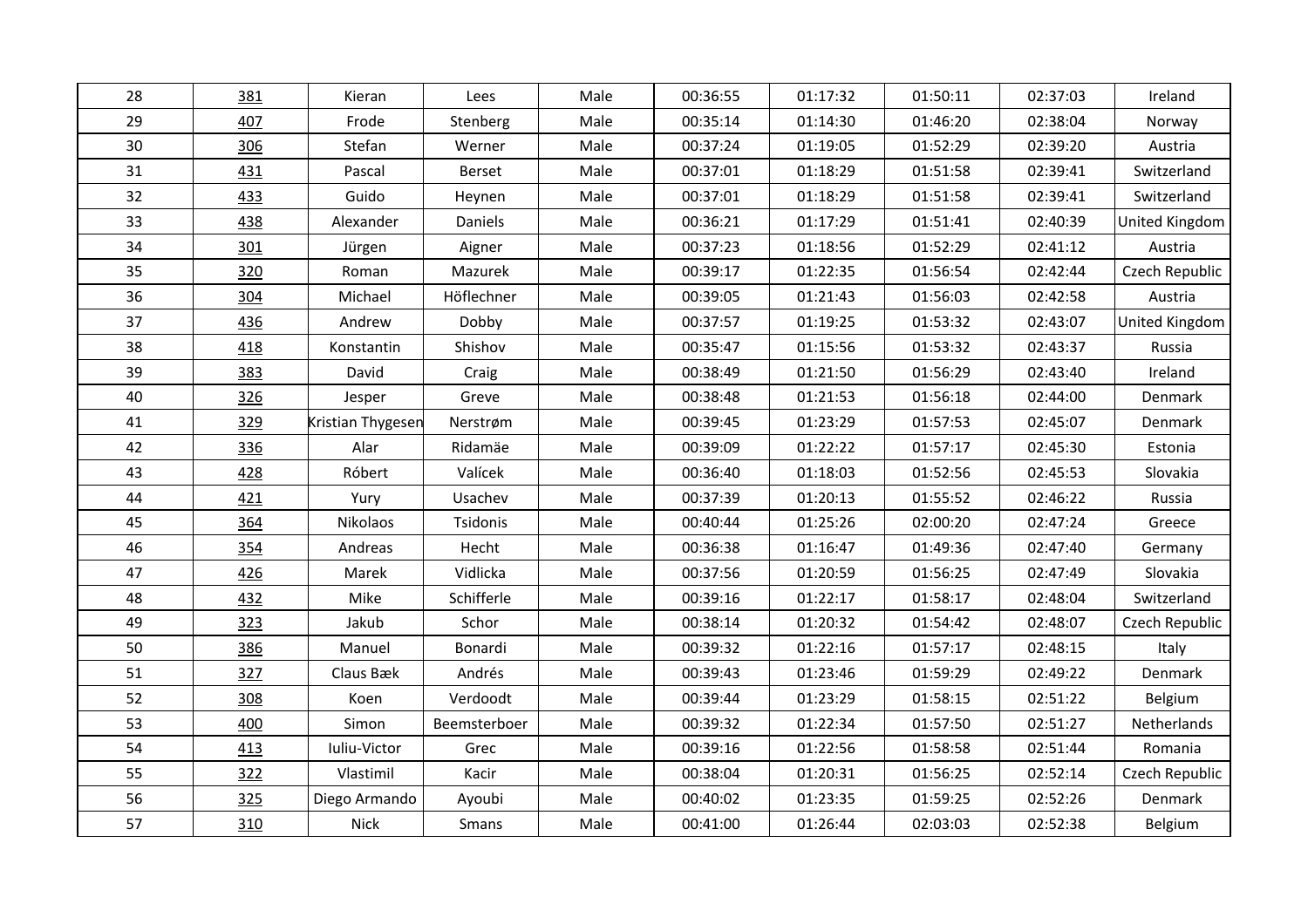| 58 | 335 | Lauri                | Loodsalu         | Male | 00:41:05 | 01:26:39 | 02:02:58 | 02:53:56 | Estonia        |
|----|-----|----------------------|------------------|------|----------|----------|----------|----------|----------------|
| 59 | 305 | Markus               | Poll             | Male | 00:41:33 | 01:27:38 | 02:04:33 | 02:55:42 | Austria        |
| 60 | 309 | David                | Stevens          | Male | 00:39:44 | 01:23:23 | 02:00:13 | 02:56:15 | Belgium        |
| 61 | 420 | Sergei               | Semenov          | Male | 00:36:04 | 01:16:04 | 01:50:47 | 02:56:28 | Russia         |
| 62 | 368 | Stefanos             | Lioulios         | Male | 00:42:23 | 01:27:49 | 02:04:30 | 02:56:29 | Greece         |
| 63 | 410 | Bernt                | Mushom           | Male | 00:40:53 | 01:26:46 | 02:04:08 | 02:56:43 | Norway         |
| 64 | 338 | Steven               | Rehelem          | Male | 00:42:29 | 01:29:06 | 02:06:45 | 02:57:46 | Estonia        |
| 65 | 415 | Petru-Daniel         | Scrob            | Male | 00:39:30 | 01:24:12 | 02:03:00 | 02:58:17 | Romania        |
| 66 | 311 | Nicolas              | lachini          | Male | 00:39:44 | 01:23:39 | 02:00:52 | 02:58:22 | Belgium        |
| 67 | 402 | René                 | Reimerink        | Male | 00:41:52 | 01:27:44 | 02:04:26 | 02:58:31 | Netherlands    |
| 68 | 439 | Simon                | Newton           | Male | 00:38:32 | 01:24:29 | 02:04:27 | 02:58:43 | United Kingdom |
| 69 | 425 | Ján                  | Holiga           | Male | 00:39:54 | 01:23:48 | 02:00:41 | 02:59:00 | Slovakia       |
| 70 | 328 | <b>Martin Preisz</b> | Gravesen         | Male | 00:40:02 | 01:24:55 | 02:02:27 | 02:59:03 | Denmark        |
| 71 | 366 | Andreas              | Ntamkas          | Male | 00:42:23 | 01:28:32 | 02:05:39 | 02:59:31 | Greece         |
| 72 | 396 | Yves                 | Marson           | Male | 00:42:25 | 01:29:04 | 02:06:42 | 02:59:36 | Luxembourg     |
| 73 | 367 | Michail              | Toros            | Male | 00:42:32 | 01:29:14 | 02:06:57 | 02:59:41 | Greece         |
| 74 | 390 | Roberto              | Defendenti       | Male | 00:43:25 | 01:30:44 | 02:08:46 | 02:59:53 | Italy          |
| 75 | 401 | Martijn              | Croon            | Male | 00:41:03 | 01:26:08 | 02:02:34 | 02:59:54 | Netherlands    |
| 76 | 388 | Moreno               | Musetti          | Male | 00:40:46 | 01:26:10 | 02:03:24 | 03:00:38 | Italy          |
| 77 | 403 | Jarno                | <b>Boomgaars</b> | Male | 00:41:52 | 01:27:44 | 02:05:55 | 03:04:27 | Netherlands    |
| 78 | 318 | Pavel                | Rusnak           | Male | 00:40:47 | 01:26:32 | 02:05:33 | 03:04:39 | Czech Republic |
| 79 | 365 | Petros               | Minas            | Male | 00:45:10 | 01:33:35 | 02:12:37 | 03:05:26 | Greece         |
| 80 | 375 | <b>Birgir Mar</b>    | Vigfusson        | Male | 00:42:38 | 01:29:55 | 02:09:23 | 03:06:18 | Iceland        |
| 81 | 417 | Valeriy              | Chumakov         | Male | 00:42:38 | 01:29:18 | 02:06:55 | 03:07:28 | Russia         |
| 82 | 385 | Alessio              | Ranfagni         | Male | 00:40:42 | 01:25:23 | 02:00:58 | 03:08:52 | Italy          |
| 83 | 414 | Andrei               | Cucolea          | Male | 00:40:12 | 01:26:48 | 02:07:44 | 03:09:17 | Romania        |
| 84 | 370 | Antal                | Solymosi         | Male | 00:41:37 | 01:28:20 | 02:08:19 | 03:10:04 | Hungary        |
| 85 | 399 | Erik                 | Dambrink         | Male | 00:42:00 | 01:27:51 | 02:07:06 | 03:11:29 | Netherlands    |
| 86 | 389 | Giovanni             | Laiso            | Male | 00:41:55 | 01:29:12 | 02:10:48 | 03:12:00 | Italy          |
| 87 | 371 | <b>Balazs</b>        | File             | Male | 00:43:05 | 01:30:26 | 02:11:07 | 03:12:58 | Hungary        |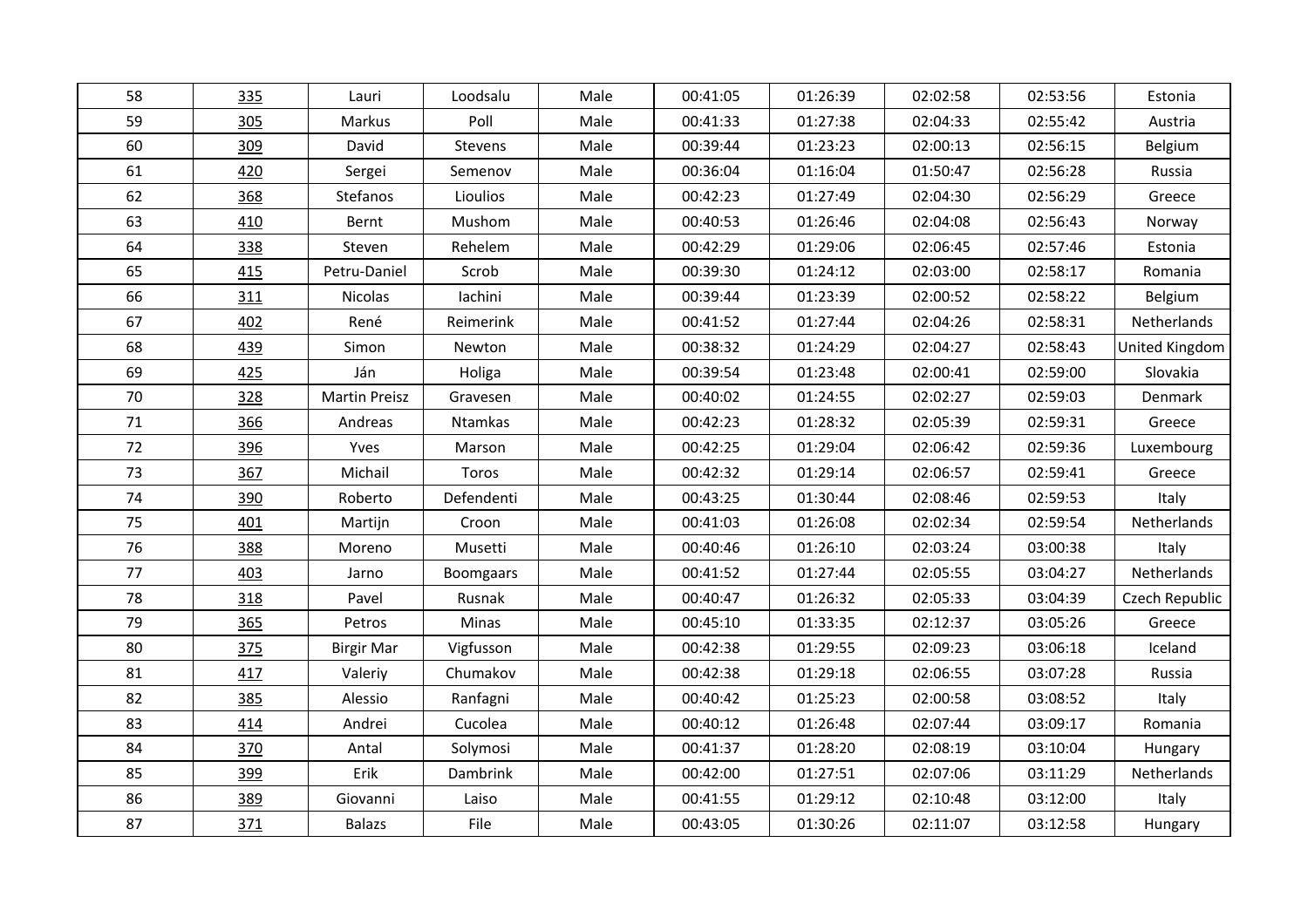| 88  | 398 | Menno          | Van Bruggen  | Male | 00:40:11 | 01:27:03 | 02:09:40 | 03:13:47 | <b>Netherlands</b> |
|-----|-----|----------------|--------------|------|----------|----------|----------|----------|--------------------|
| 89  | 314 | Panikos        | Modestou     | Male | 00:47:00 | 01:38:12 | 02:18:25 | 03:14:13 | Cyprus             |
| 90  | 315 | Theodoros      | Sofokleous   | Male | 00:46:59 | 01:38:12 | 02:18:24 | 03:14:40 | Cyprus             |
| 91  | 369 | Imre           | Szabo        | Male | 00:40:24 | 01:27:03 | 02:10:34 | 03:15:36 | Hungary            |
| 92  | 312 | Ben            | Benhaddou    | Male | 00:45:46 | 01:36:07 | 02:17:03 | 03:15:53 | Belgium            |
| 93  | 363 | <b>Ioannis</b> | Domanos      | Male | 00:46:36 | 01:38:23 | 02:20:23 | 03:18:33 | Greece             |
| 94  | 337 | Marek          | Luts         | Male | 00:43:28 | 01:31:52 | 02:13:31 | 03:18:44 | Estonia            |
| 95  | 394 | Florent        | Goniva       | Male | 00:48:45 | 01:41:55 | 02:25:11 | 03:24:07 | Luxembourg         |
| 96  | 397 | Patrick        | Wintersdorff | Male | 00:52:58 | 01:49:37 | 02:33:56 | 03:35:24 | Luxembourg         |
| 97  | 393 | Jacques        | Beaume       | Male | 00:50:00 | 01:46:00 | 02:31:16 | 03:36:51 | Luxembourg         |
| 98  | 316 | Michail        | Michail      | Male | 00:50:57 | 01:48:03 | 02:33:09 | 03:41:55 | Cyprus             |
| 99  | 395 | Jérôme         | Jaeger       | Male | 00:48:32 | 01:41:06 | 02:28:44 | 03:41:55 | Luxembourg         |
| 100 | 376 | Samuel A.W.    | Olafsson     | Male | 00:48:56 | 01:42:40 | 02:28:58 | 03:46:43 | Iceland            |
| 101 | 412 | Danut          | Cernat       | Male | 00:49:39 | 01:52:22 | 02:44:44 | 03:56:09 | Romania            |
| 102 | 313 | Leonidou       | Leonidas     | Male | 00:50:58 | 01:48:10 | 02:41:44 | 04:18:15 | Cyprus             |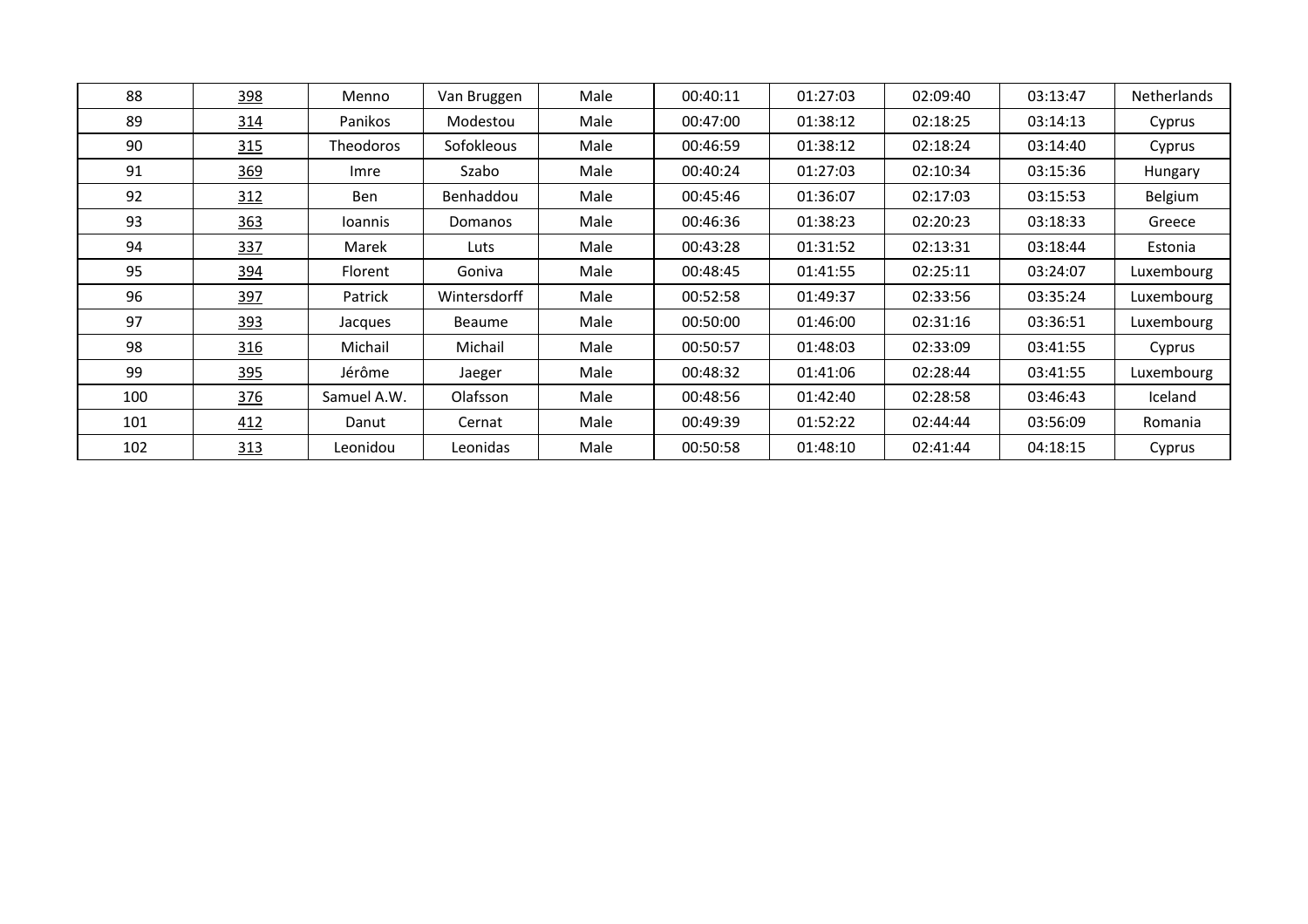|                 | USPE Marathon 2018 - Dublin, Ireland - 28 October 2018 - FEMALE TEAM RESULTS |                   |
|-----------------|------------------------------------------------------------------------------|-------------------|
|                 |                                                                              |                   |
|                 | 3 Women to Score - CUMULATIVE TIME                                           |                   |
|                 |                                                                              |                   |
| <b>Position</b> | Country                                                                      | <b>Total Time</b> |
| 1               | UNITED KINGDOM                                                               | 08:25:58          |
| $\overline{2}$  | <b>GERMANY</b>                                                               | 08:53:46          |
| 3               | <b>FRANCE</b>                                                                | 09:28:37          |
| 4               | <b>DENMARK</b>                                                               | 09:54:28          |
| 5               | THE NETHERLANDS                                                              | 09:58:23          |
| 6               | <b>HUNGARY</b>                                                               | 10:29:57          |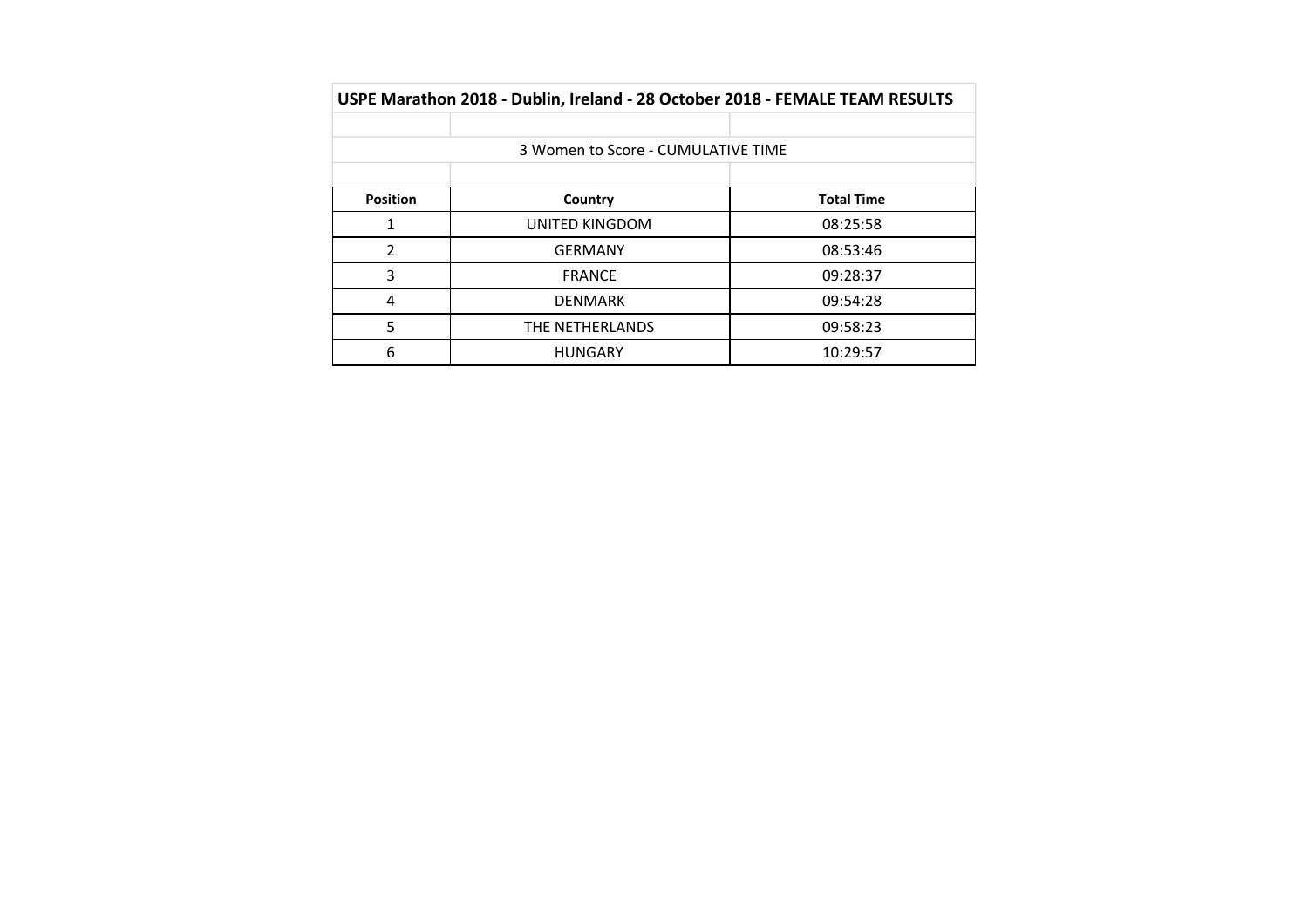| USPE Marathon 2018 - Dublin, Ireland - 28 October 2018 - FEMALE RESULTS |         |                   |                        |        |            |                            |            |                      |                           |  |
|-------------------------------------------------------------------------|---------|-------------------|------------------------|--------|------------|----------------------------|------------|----------------------|---------------------------|--|
| <b>Position</b>                                                         | Bib No. | <b>First Name</b> |                        | Gender | <b>10K</b> |                            | <b>30K</b> | <b>Gun Time</b>      |                           |  |
| $\mathbf{1}$                                                            | 442     | Carla             | Surname<br>Swithenbank | Female | 00:38:05   | <b>Halfway</b><br>01:20:22 | 01:56:19   | 02:46:13             | Country<br>United Kingdom |  |
| $\overline{2}$                                                          | 445     | Jill              | Collett                | Female | 00:40:54   | 01:24:52                   | 02:00:12   | 02:47:46             | United Kingdom            |  |
| $\overline{3}$                                                          |         | Kaisa             | Kukk                   | Female | 00:41:06   | 01:26:41                   | 02:02:58   |                      | Estonia                   |  |
| $\overline{4}$                                                          | 339     |                   |                        |        | 00:40:02   | 01:23:58                   | 02:00:16   | 02:51:45<br>02:51:59 |                           |  |
|                                                                         | 443     | Lyndsey           | Eastman                | Female |            |                            |            |                      | United Kingdom            |  |
| 5                                                                       | 362     | Rike              | Westermann             | Female | 00:40:39   | 01:26:08                   | 02:02:36   | 02:53:51             | Germany                   |  |
| $\boldsymbol{6}$                                                        | 391     | Simona            | Santini                | Female | 00:42:04   | 01:27:55                   | 02:04:38   | 02:55:38             | Italy                     |  |
| $\overline{7}$                                                          | 357     | Carina            | Fierek                 | Female | 00:41:46   | 01:27:56                   | 02:05:29   | 02:57:50             | Germany                   |  |
| 8                                                                       | 347     | Julie             | Bernard                | Female | 00:42:25   | 01:29:23                   | 02:07:11   | 02:58:09             | France                    |  |
| 9                                                                       | 444     | Katherine         | Cousins                | Female | 00:41:43   | 01:28:04                   | 02:05:23   | 02:59:01             | <b>United Kingdom</b>     |  |
| 10                                                                      | 358     | Lisa              | Mehl                   | Female | 00:41:19   | 01:27:46                   | 02:06:34   | 03:02:05             | Germany                   |  |
| 11                                                                      | 360     | Eva               | Scheu                  | Female | 00:41:51   | 01:28:01                   | 02:07:11   | 03:02:29             | Germany                   |  |
| 12                                                                      | 348     | Patriciaecilia    | Geppier                | Female | 00:42:30   | 01:30:02                   | 02:09:31   | 03:06:19             | France                    |  |
| 13                                                                      | 404     | Jacqueline        | Rustidge               | Female | 00:43:53   | 01:33:47                   | 02:14:19   | 03:08:51             | Netherlands               |  |
| 14                                                                      | 384     | Louise            | Long                   | Female | 00:44:31   | 01:33:46                   | 02:14:01   | 03:11:05             | Ireland                   |  |
| 15                                                                      | 406     | Eline             | Vollenbroek            | Female | 00:46:26   | 01:36:44                   | 02:16:53   | 03:14:01             | Netherlands               |  |
| 16                                                                      | 331     | Carina            | Jessen                 | Female | 00:47:43   | 01:39:14                   | 02:20:19   | 03:16:02             | Denmark                   |  |
| 17                                                                      | 333     | Lisa Skov         | Nielsen                | Female | 00:46:29   | 01:37:50                   | 02:18:46   | 03:18:02             | Denmark                   |  |
| 18                                                                      | 334     | Nanna Krogh       | Vestergaard            | Female | 00:46:03   | 01:38:30                   | 02:21:56   | 03:20:24             | Denmark                   |  |
| 19                                                                      | 332     | Louise Pernille   | Christensen            | Female | 00:46:29   | 01:38:13                   | 02:20:09   | 03:20:56             | Denmark                   |  |
| 20                                                                      | 330     | Pernille          | Radsted                | Female | 00:48:07   | 01:40:31                   | 02:22:24   | 03:20:59             | Denmark                   |  |
| 21                                                                      | 340     | Kerttu            | Kaasik                 | Female | 00:46:32   | 01:38:26                   | 02:21:38   | 03:21:36             | Estonia                   |  |
| 22                                                                      | 361     | Nina              | Keul                   | Female | 00:43:13   | 01:32:23                   | 02:15:36   | 03:21:59             | Germany                   |  |
| 23                                                                      | 424     | Oksana            | Yakovleva              | Female | 00:48:46   | 01:41:23                   | 02:24:02   | 03:22:28             | Russia                    |  |
| 24                                                                      | 350     | Nilufer           | Teke                   | Female | 00:42:53   | 01:31:33                   | 02:15:05   | 03:24:09             | France                    |  |
| 25                                                                      | 372     | Csilla            | Franko                 | Female | 00:50:20   | 01:45:52                   | 02:29:34   | 03:28:24             | Hungary                   |  |
| 26                                                                      | 374     | Eva               | Gyebnar                | Female | 00:47:54   | 01:41:25                   | 02:27:34   | 03:30:46             | Hungary                   |  |
| 27                                                                      | 373     | Fruzina           | Dr.Elek-Belus          | Female | 00:48:13   | 01:42:16                   | 02:27:30   | 03:30:47             | Hungary                   |  |